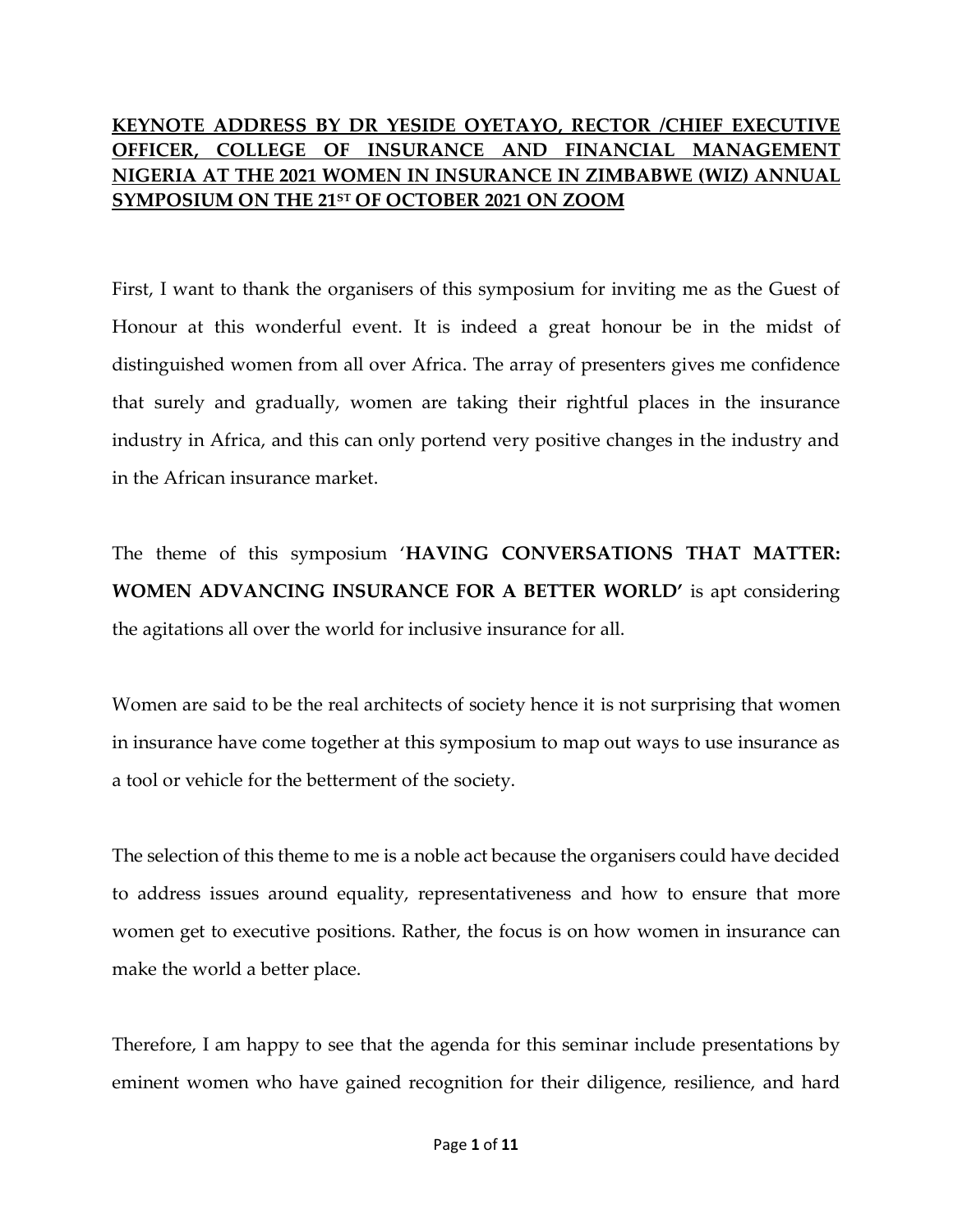work in different fields on various topics ranging from market development, environmental issues, and financial inclusion amongst others. Obviously, this promises to be an exciting conference for women. Aside that, it makes my job easy because, all I need to do is just deliver a keynote address.

## **What conversations need to be brought forward?**

I had thought about the theme of this symposium and tried to identify conversations that needed to be brought forward if our collective desire is that women in insurance should better the world?

The first thought that came to my mind was that we need to help ourselves before we can help the world. As it often said, charity begins at home. While the improvement of the society is our goal, we need to address the challenges that the industry face to effectively help the society.

The insurance industry is the infrastructural pillar of the society the ensures other sectors' survival. It provides a tool for the improved resilience of individuals and business. Its developmental functions are not in doubt but the ability of the industry to perform these roles is a function of the state of the industry itself.

There are several structural and operational challenges currently besetting the industry which include issues around the use of technology, data and analytics and providing value adding inclusive insurance products that meet the risk priorities of the market. Similarly, inequalities and lack of representativeness amongst women in insurance is a great challenge bearing in mind that women influence innovation and product development in insurance.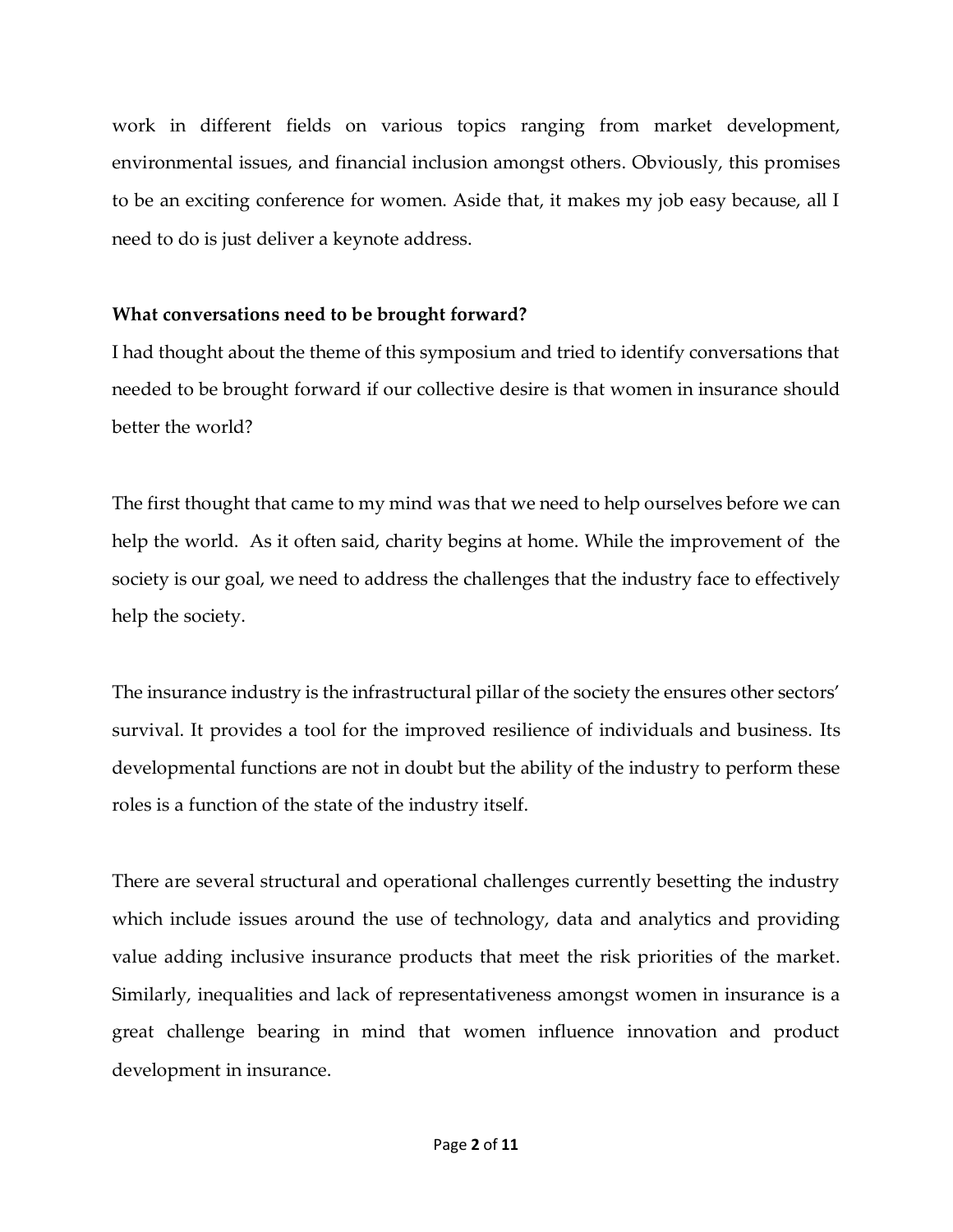The insurance industry globally needs technological developments, digitalisation, use of data and analytics to make the insurance industry more efficient. There seem to be consensus amongst practitioners and researchers that technology and innovation would drive the future of insurance business. Though advances in technology, data and analytics have been reshaping the business models of insurance companies in recent years, COVID-19 has forced many insurers especially in Africa to leap from traditional to modern IT companies within a short time. The ability of insurers to thrive in the new normal would be hinged on their IT set up.

We are aware that the pandemic led to rapid digitalisation of insurers and disrupted the entire insurance value chain forcing insurers to change their business models.

Consequently, this gathering should, as part of its conversation discuss how the infusion of technology into insurers' organisational processes since the emergence of no-contact sales in the pandemic would not hinder the ability to deliver value to our client remotely as opposed to face to face. Insurance is a social business and not being in contact with clients will increase customer anxieties because of the intangibility of insurance.

Similarly, social networks and social media had shifted the balance of power towards customers even before the epidemic. The power of the consumer is being consolidated with 'improving access to information, ever-widening choice' and 'opportunities to share experiences widely' on various social media platforms. Consumers of insurance are becoming more informed and empowered through digital innovation which has been the catalyst of consumer revolution though it also serves as an effective platform for better customer engagement. Undeniably, 'digital holds the key to customer connection'. However, we need to have conversations on how insurers can improve customer experience through various channels especially online and offer products tailored to meet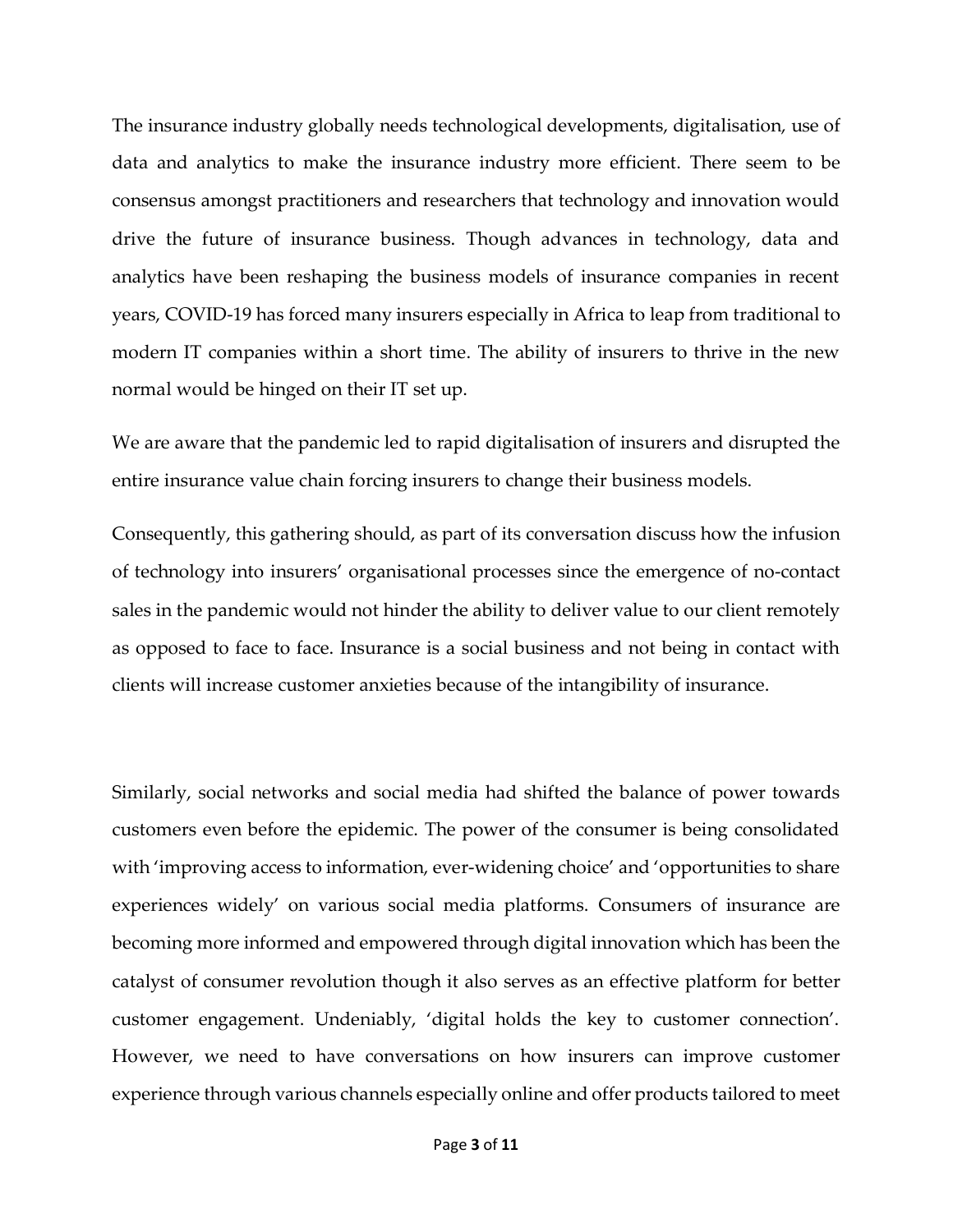customer needs. More than ever before, insurers need to deliver products that the customer genuinely value because consumer awareness is growing exceptionally.

It is also pertinent to note that data is king in using insurance to better the society especially client data. We cannot serve a market we do not know or understand. There should be a conversation on how the industry can engage in extensive market research to identify the changing consumer behaviour. Research has revealed that consumer priorities are changing and by implication, their priority risks. The pandemic has changed the attitude or people towards a lot of things. It has provided a time of reflection on what should matter in life. Therefore, insurers can only deliver products that add value only when it understands what represents value to the client. This can only be achieved through research. Engaging the market and designing products that add value would guarantee that we use insurance to better the society.

This brings me to the issue of inclusive insurance. The need to provide inclusive insurance that serves both the rich and poor and various segments of our market had been on the front burner of the industry in the last two decades. Unfortunately, the advent of Covid-19 has impoverished many societies with people their losing jobs, small businesses forced to shut down and families losing their bread winners because of Covid infection. This has also widened social gaps and undermined the economic, financial, and even political stability of countries.

Ironically, the pandemic significantly reduced the ability of insurance companies to meet the needs of low-income earners and the informal sectors especially in Africa. This problem is not only evident on the supply side but also manifested in the demand side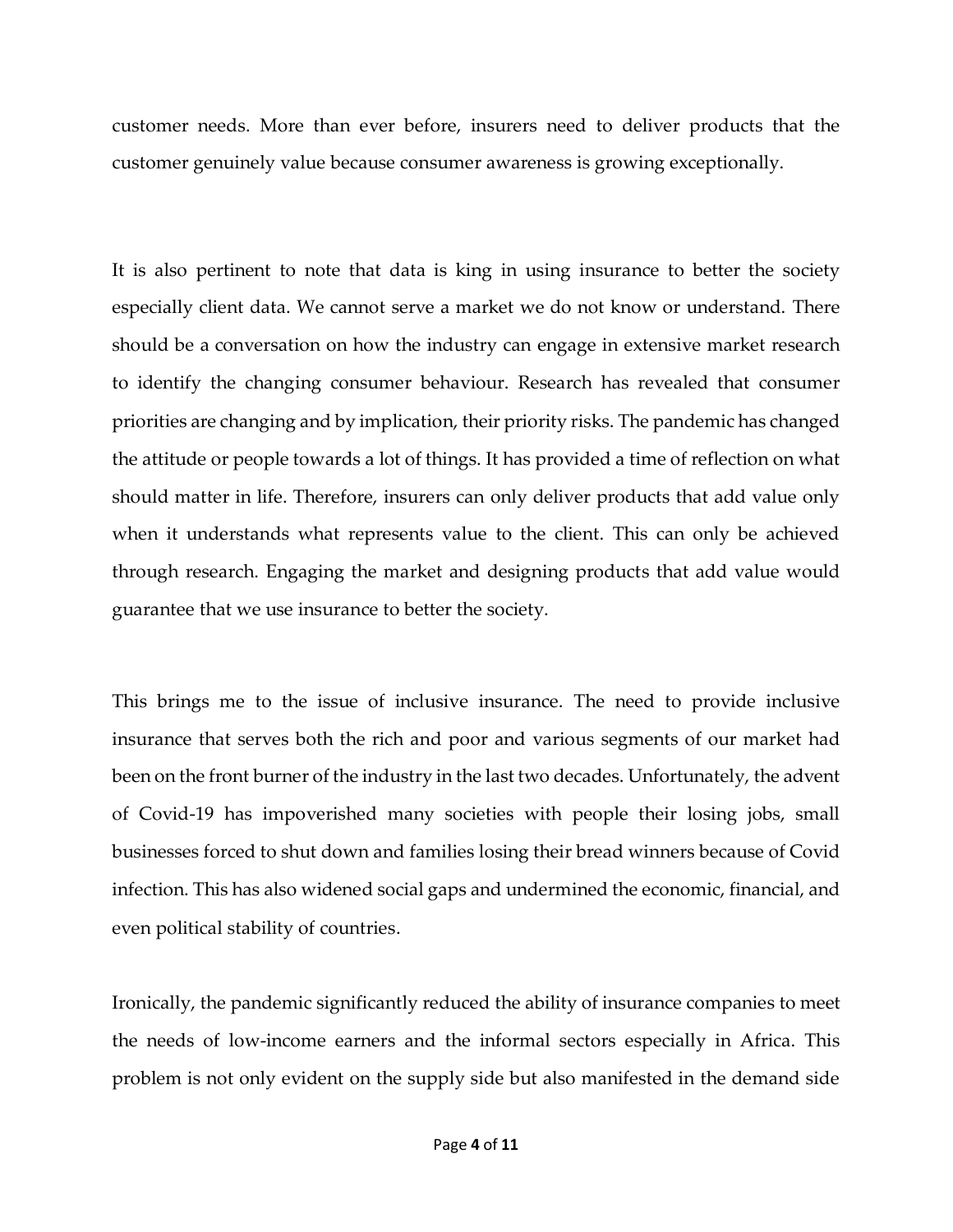which has been facing dwindling income and rising cost of living. The situation has highlighted the critical role of insurance as the provider of safety nets for the society.

Therefore, the conversations around this issue should focus on how the insurance sector can militate against the reoccurrence of the economic realities imposed by covid 19. How the industry can initiate institutional partnerships with relevant organisations to achieve its aim of making the society better. The problems of the society are multifaceted and there is need to engage other financial and developmental institutions in the insurance value change i.e., product design, consumer education, sales, administration, and claims management. This is the only way can better the society especially the vulnerable members such as the poor, the women, and children. To reinforce this fact, I want to share three examples of collaborations from Jordan, Ethiopia and India.

**MicroFund for Women (MFW)** is a microfinance institution in Jordan that aims to provide sustainable financial and non-financial services to the entrepreneurial poor, especially women (who constitute 96 per cent of its borrowers). In 2007, after finding out that health is among the top three most important financial concerns of its target group, MFW conducted a demand assessment and surveyed the Jordanian healthcare industry to assess the gaps in the health care available to its clients. It found that even though every citizen has access to public facilities for primary health care, satisfaction with public health care was low, especially for emergency and more extensive treatment. Based on this research, MFW developed its Caregiver health insurance product.

The Caregiver product provides cash payments to MFW clients to help offset the cost of accessing health care facilities for emergencies and more serious illnesses. In particular, it is intended to cover the incidental costs of travel to the hospital and lost wages, or other costs incurred during a longer hospital stay.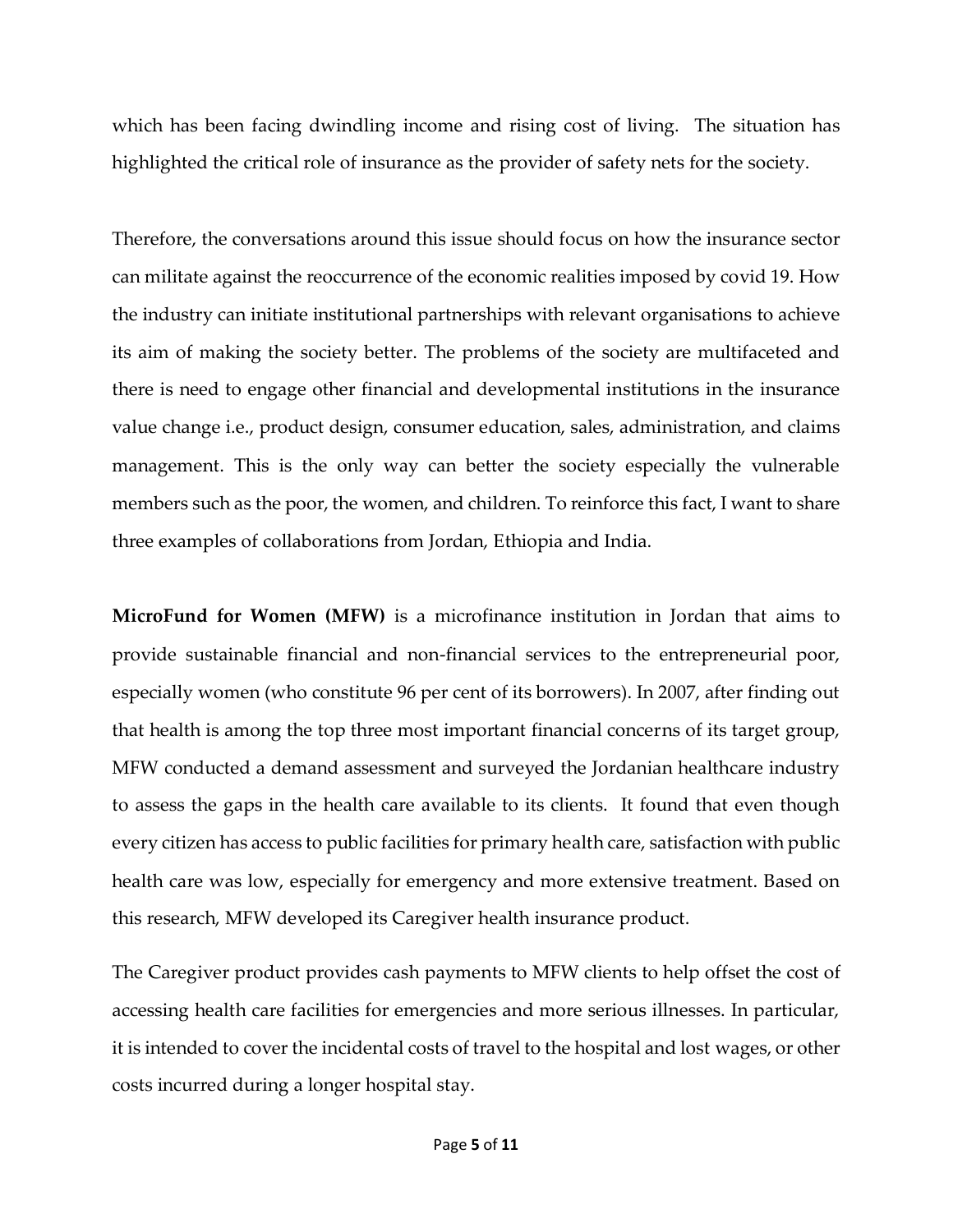**The R4 Rural Resilience Initiative (R4)** in Ethiopia is a strategic partnership between the UN World Food Programme (WFP) and Oxfam America. Its aim is to improve the resilience and food security of vulnerable rural households in the face of increasing climate risks. The R4 Initiative is deliberately targeted at poor smallholder farmers who were previously considered to be uninsurable due to a combination of poverty, lack of education, data limitations and remoteness. To overcome their liquidity constraints, poor farmers have the option of paying premiums either in cash or through insurance-forwork (IFW) programmes.

The programme benefitted vulnerable groups and particularly women farmers. Relative to participating male-headed households, female-headed households increased their investments at a higher rate, took out more loans, decreased the amount of land that they sharecropped, increased their investments in hired labour, and increased their total planted land in response to insurance.

The success of the R4 Initiative reflects strength in institutional partnerships. The project directly engages various organizations at all stages of the insurance process. These include farmer groups, governments, banks, MFIs, local insurers, research institutions and international reinsurers.

## **VimoSEWA in India**

Self Employed Women's Association (SEWA) membership is open only to poor women on payment of Rs.10 (32 cents) as share capital. The association helps women become financially independent and start their own economic activity.

It set up an insurance co-operative which provides financial protection to self-employed women workers and their families. The insurance-policyholders and shareholders are women only. It consists of 12,000 women from 5 states in India who are individual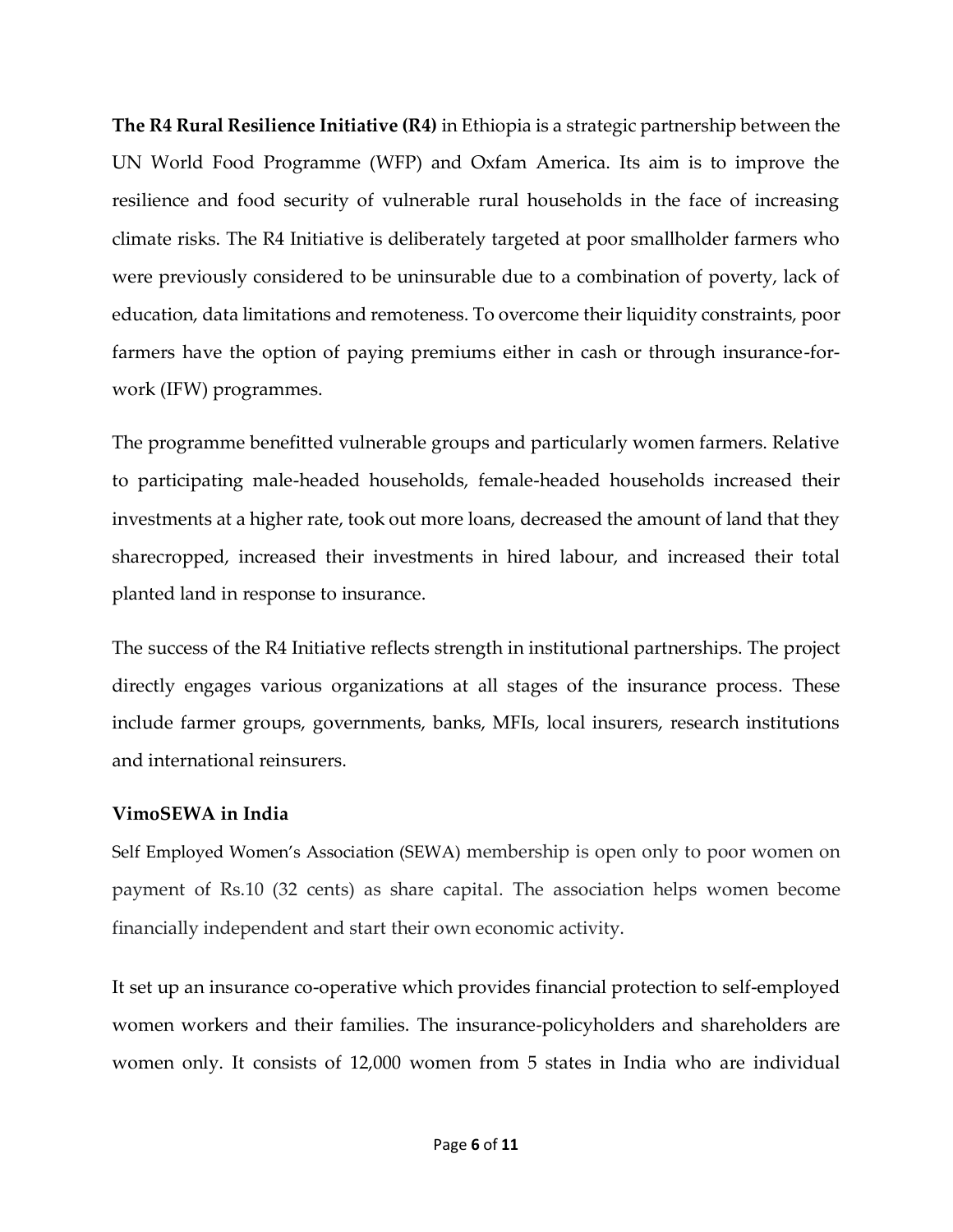shareholders and 13 membership-based organizations of the SEWA movement who are institutional shareholders.

Because it is a member-based organization, all commercial as well as non-commercial activities of SEWA have revolved around grassroots-level insurance promoters called "aagewans". They are enterprising women drawn from the community and trained for this activity. In the context of VimoSEWA, aagewans constitute the frontline sales force in the direct marketing team. These women, like agents of insurers, go from house to house to promote insurance and enroll members. They use methods like area meetings, personal contact, video displays and claim cheque distribution to promote insurance. They also get regular technical and motivational training.

In all the above examples, three lessons need to be learnt. The first is the power of partnership, the essence of data and research, and the impact of innovation in the provision of insurance services. these are pertinent points to consider in our bid to better the society.

## **How do we better ourselves as women in the insurance industry?**

I cannot end this address with talking about women in insurance. They dominate the workforce of the global insurance industry, but this is not reflected in the number of women in executive positions (though there has been a gradual improvement in the last decade). The problem of gender parity cannot be glossed over. We need to discuss this state of affairs extensively and change the narrative. I agree that there may be some glass ceiling of some sort and gender limitations such as raising a family, issues with work life balance etc., it important for every woman in insurance to have a mindset of success and self-determination. The requirements for leadership are often gender neutral because employers often look for staff that can make a difference in their performance and impact their bottom lines with little or no consideration for gender-based challenges. For this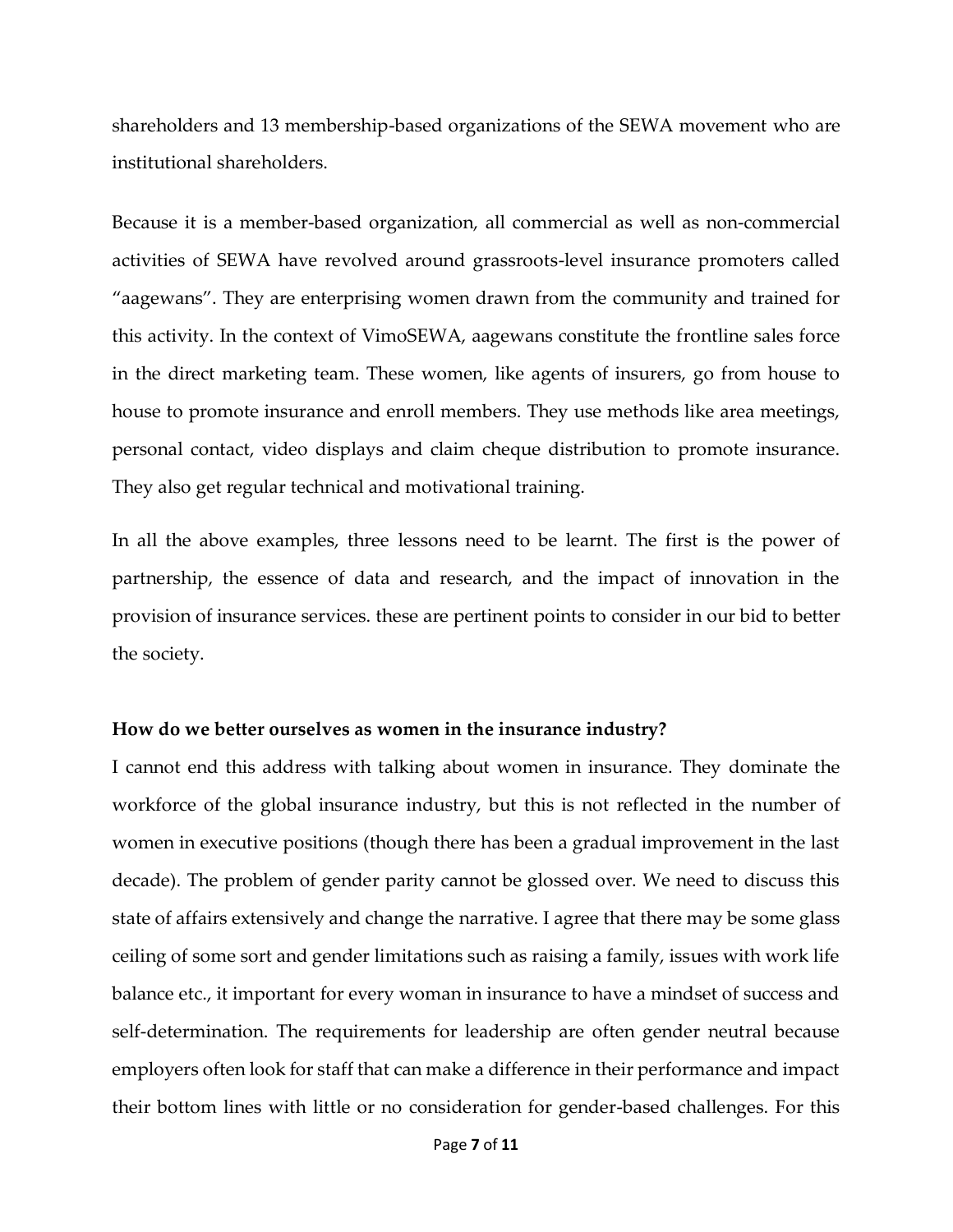reason, I usually advise women not to play the gender card i.e., not to use your gender responsibilities as an excuse for lack of performance. It may work against you when being considered for higher responsibilities and positions. Women need to prepare to achieve leadership positions by hard work, dedication to duty and resilience.

So, can women break the proverbial glass ceiling and increase the number of female executives in the African insurance industry? What are the inhibitions that women face in achieving their potentials in the insurance industry? We need to bring to fore conversations around empowering each other through mentoring and enlightenment.

In my opinion, the requirements for success for women and men are the same, but women are less likely to achieve these requirements due to gender-based responsibilities that hamper their professional development. For example, men don't bear children in a marriage, hence they do not require maternity leave which has been found to affect women a lot. It takes time for a woman that has been away from work attending to her new child for between three to six months to settle back into the work routines. Often, their attention is split between work and the welfare of the new baby. Studies have revealed that this affects the performance of women. Some offices are sympathetic to women and allow them close early from work or give them time to get back fully to work but most offices don't because they cannot afford to.

The convenient solution for us would be to agitate for gender friendly policies in offices which we continue to do. However, truth be told, women have no control on this. That is why i would rather have conversations on how women can pull other women up. How being deliberate about mentoring and helping other women overcome or minimise the effects of these gender inhibitions. As a matter of fact, mentoring has significantly accounted for the gradual increase in the number of women in executive positions.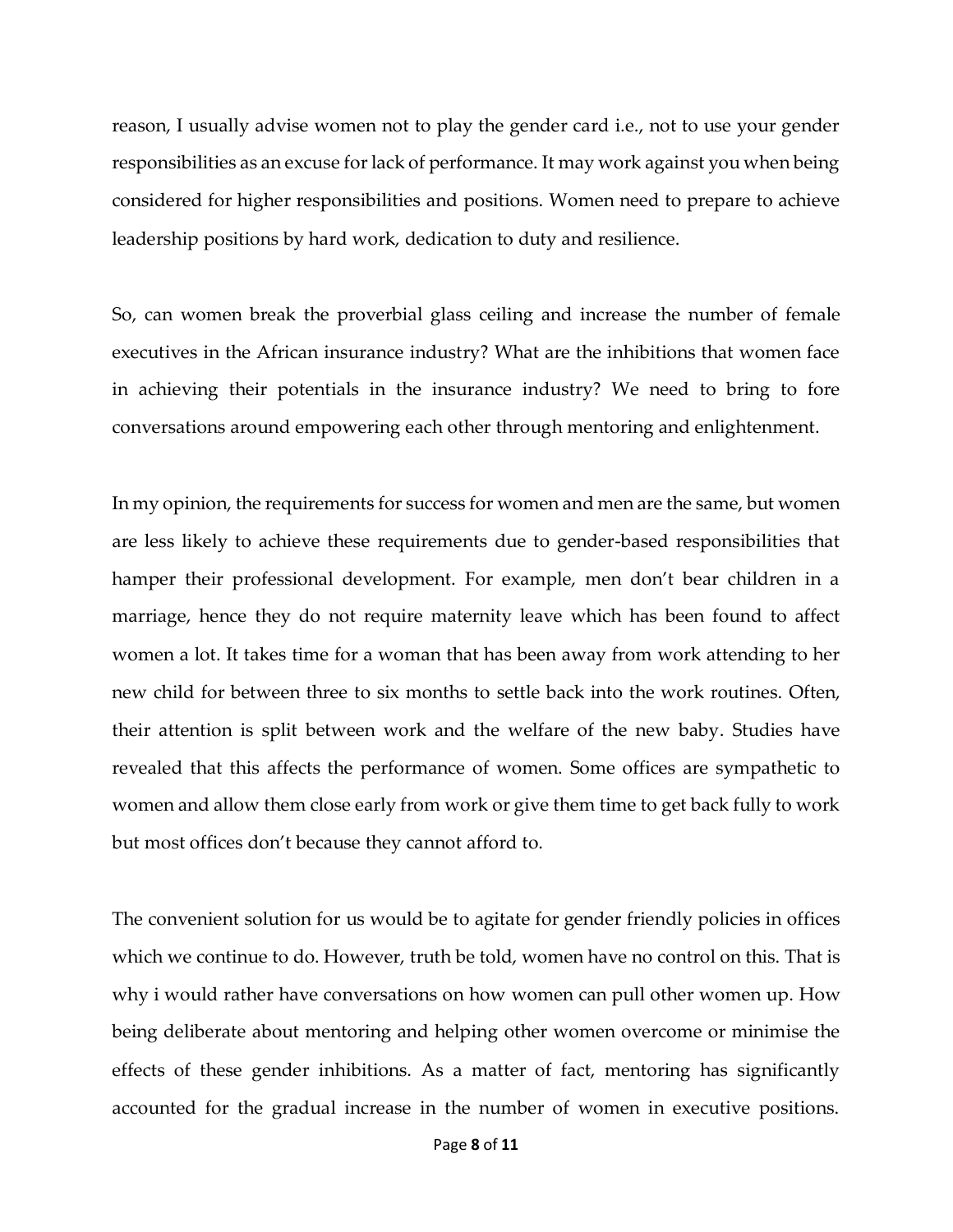Similarly, younger women should also seek mentors to make your journey through the office cadre easier. Please permit me to share some few tips on achieving leadership positions as women:

- 1. **Know what you want and prepare for it relentlessly** -You would not get to executive positions without adequate preparation both skillfully, mentally, emotionally, physically, and confidently.
- 2. **Develop a leader's attitude-** this includes your attitude towards your work, colleagues, and policies of your organisation. Your integrity is key. It is one consideration for executive positions.
- 3. **Escalate your leadership strengths-** there are some skills that females have which men don't e.g., multi-tasking
- 4. **Be a good time manager-** if you cannot manage your time well, you cannot manage your career and possible lead others.
- 5. **Enhance your communication and coaching skills:** you must project yourself as a confident and skillful person.
- 6. **Build Networks-** build networks within and outside your company. Your networks will teach you skills that would enhance your performance at work.
- 7. **Build a sisterhood-** why do women often do not support women. We need to change that narrative. Women must support and empower each other. Show togetherness, be humble, show compassion to one another.
- 8. **Grow Revenues-** money solves everything and gives freedom of choices. Focus on what generates revenue in your office that is what matters so focus on that.
- 9. **Speak up at meetings-** women often fear being rejected or ostracised and so sit at meeting tables without speaking. How would people identify and respect your skills without speaking up. Please unlearn all those cultural learnings about keeping quiet as a female.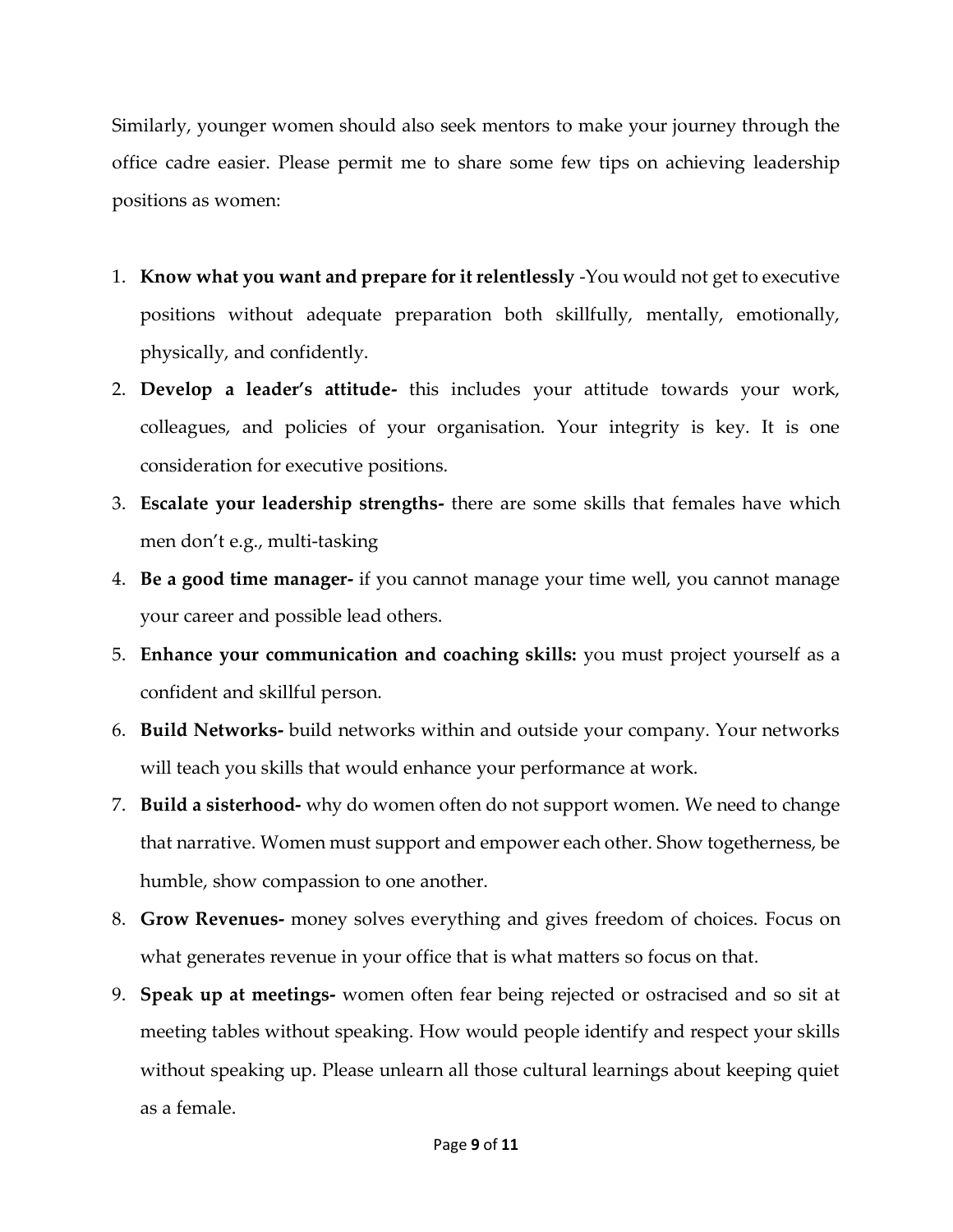- 10. **Internalise and speak up on your accomplishments-** use other leaders' assessments and feedbacks on your performance to develop your skills. Yes, some may term it as being boastful but let your voice be heard. Stand in your success and don't shrink yourself.
- 11. **Build Alliances –**don't to be pushed aside or bullied or let anyone make you feel you do not belong in leadership positions. Build relationships in the office and create your strong personal brand, prepare for projects and meetings, position yourself as expert and communicate with confidence.
- 12. **Overcome Perfectionism** don't paralyze yourself attempting to be perfect!
- 13. **Be a respectful in your utterances–** be careful with your choice of words. Don't be judgmental rather use neutral words e.g., 'this does not make sense' and 'help me understand',' that is unreasonable' and 'I don't understand', 'I wouldn't do it' and 'I'm not comfortable doing it' 'do….' and 'we need to get ….done'
- 14. **Purge yourself of negative thoughts** and be positive. Accept any negativity and move on from it if you really must deal with it. Don't become a victim of your negative thoughts especially one that doubts your abilities.
- 15. **Be confident**  never doubt yourself, get used to being disliked for no apparent reason but be focussed on your goal! Don't be blindsided by these learn from women leaders that have been through same.

However, it is important to note that getting more women into executive positions in insurance is not an end itself but the means to an end i.e., the means to ensuring a better society through insurance services.

In summary, the conversations we need to bring forward revolves around mitigating against the operational challenges of the insurance industry, provision of inclusive and value adding insurance products and increasing the participation of women in leadership positions in insurance.